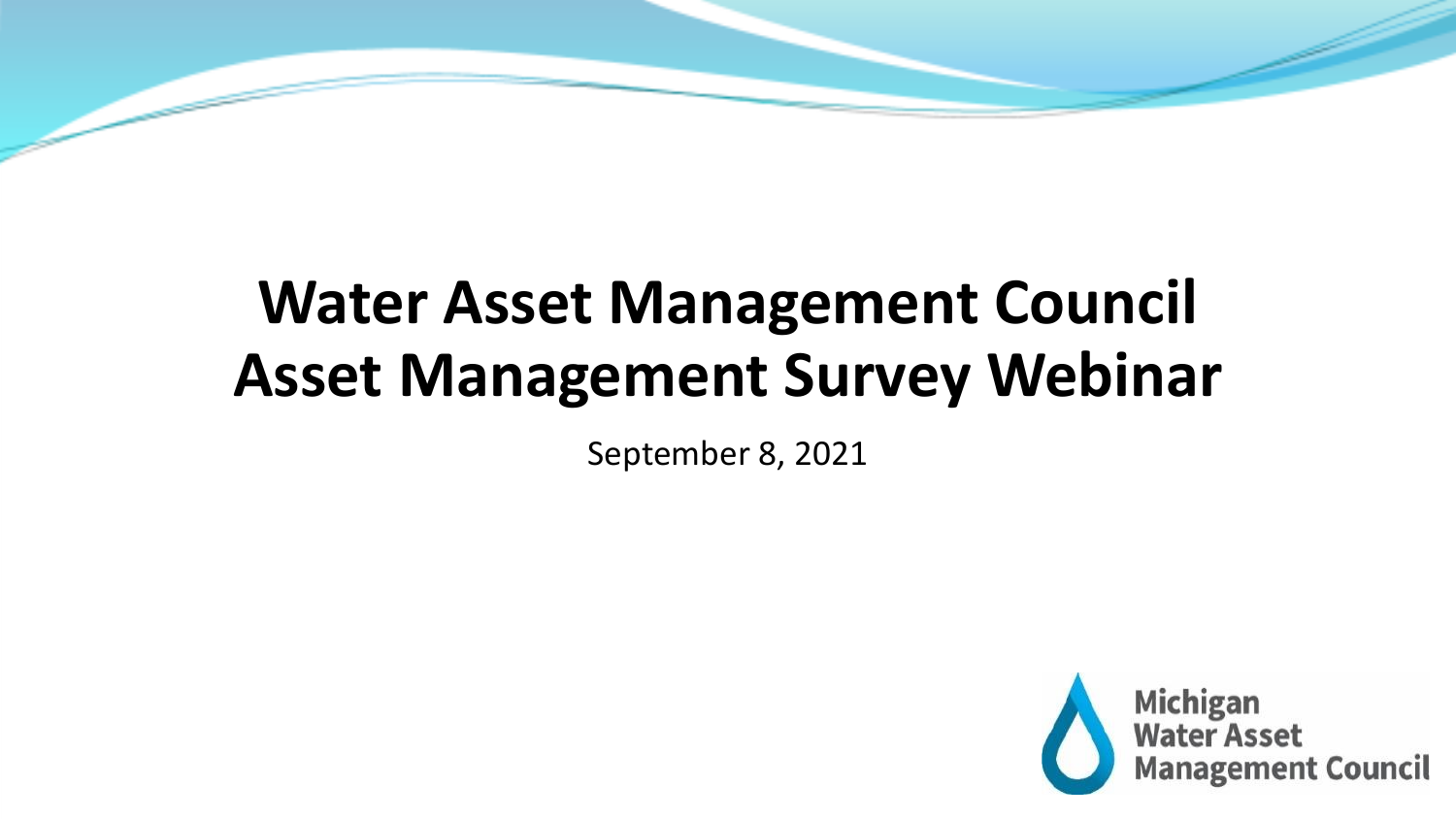# Michigan<br>Infrastructure Council

<https://www.youtube.com/watch?v=uG0ktaQjTqE&t=10s>

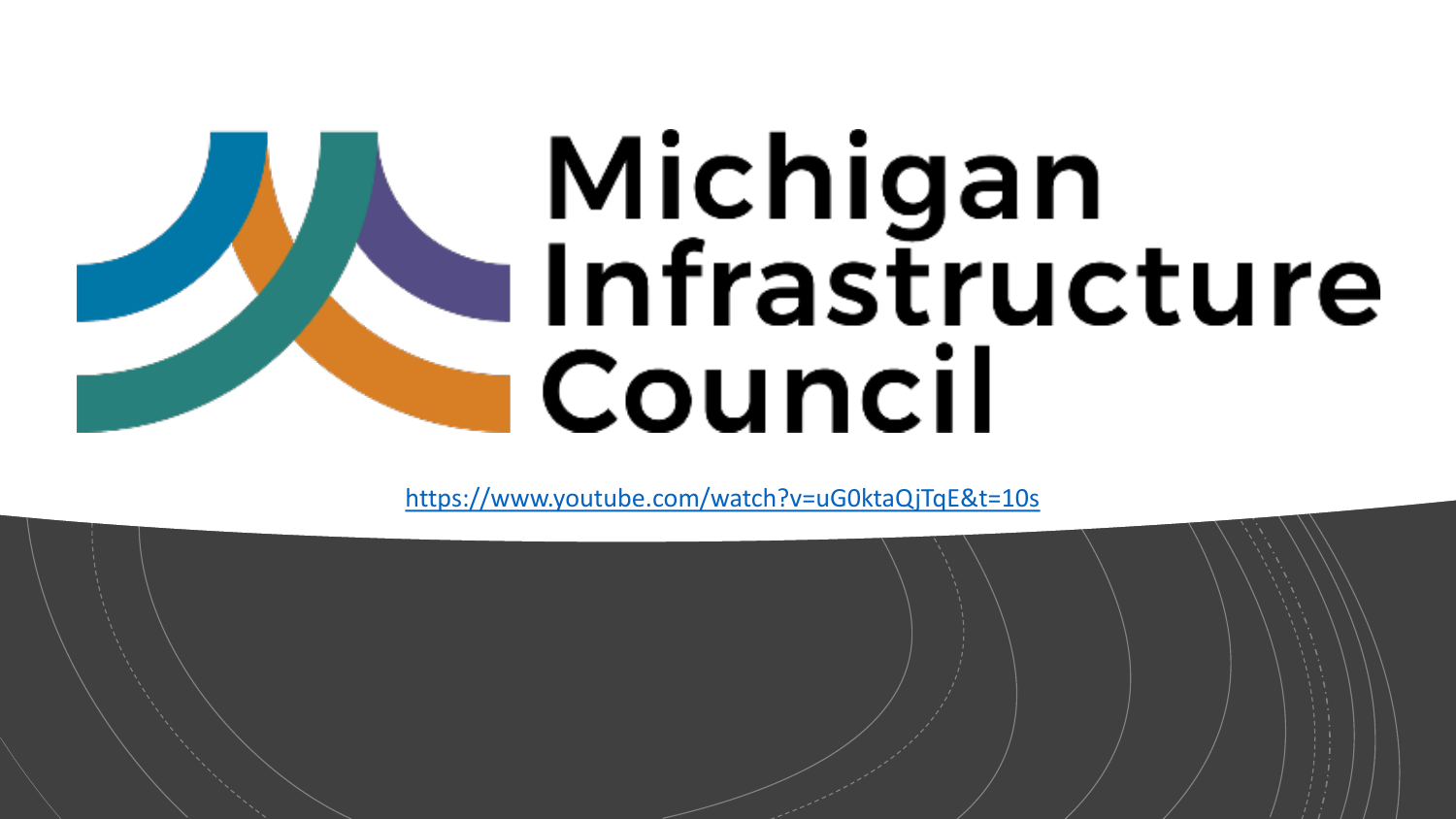# Michigan Infrastructure Council Sub-Councils

**MIC** Michigan Infrastructure Council  $(MIC)$ **Transportation Asset** Management Council Management Council (TAMC)

[https://www.youtube.com/watch?v=hlooqSsw4Jk&t=9s](https://gcc02.safelinks.protection.outlook.com/?url=https%3A%2F%2Fwww.youtube.com%2Fwatch%3Fv%3DhlooqSsw4Jk%26t%3D9s&data=04%7C01%7CTOMLINSONM%40michigan.gov%7Cd3ddab20ca2b4aa5b84408d96d716d3d%7Cd5fb7087377742ad966a892ef47225d1%7C0%7C0%7C637661156204243199%7CUnknown%7CTWFpbGZsb3d8eyJWIjoiMC4wLjAwMDAiLCJQIjoiV2luMzIiLCJBTiI6Ik1haWwiLCJXVCI6Mn0%3D%7C1000&sdata=aPBnRq%2B7Ip7M4Pv4g8yGGBWDuOvlRYIWddPa0JkU6EM%3D&reserved=0)



**WAMC** 

**Water Asset** 

(WAMC)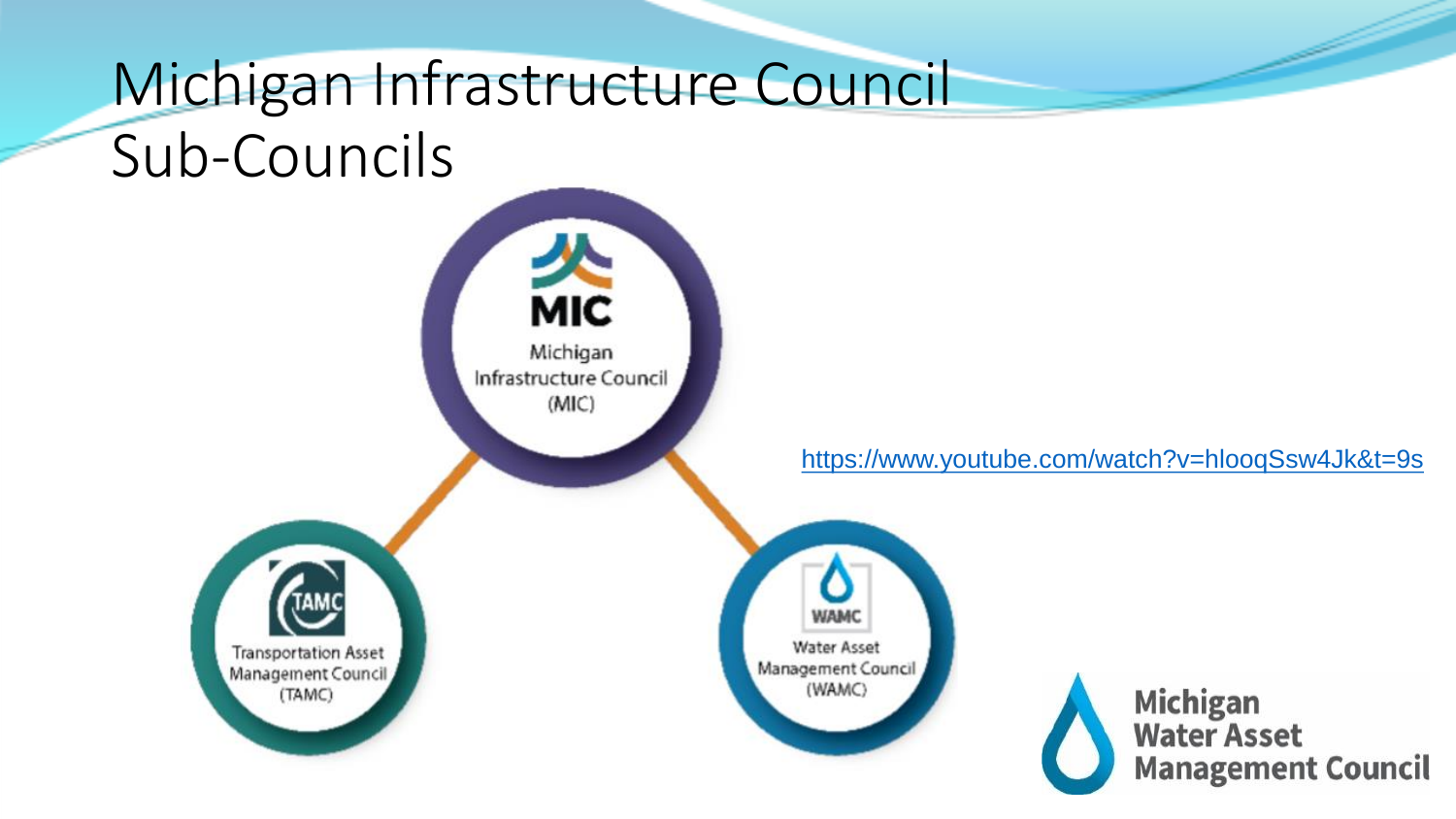# Our Mission:

In collaboration with the Michigan Infrastructure Council, foster and support a statewide culture of asset management focused on the role of water infrastructure in providing public health and optimizing stakeholder value.



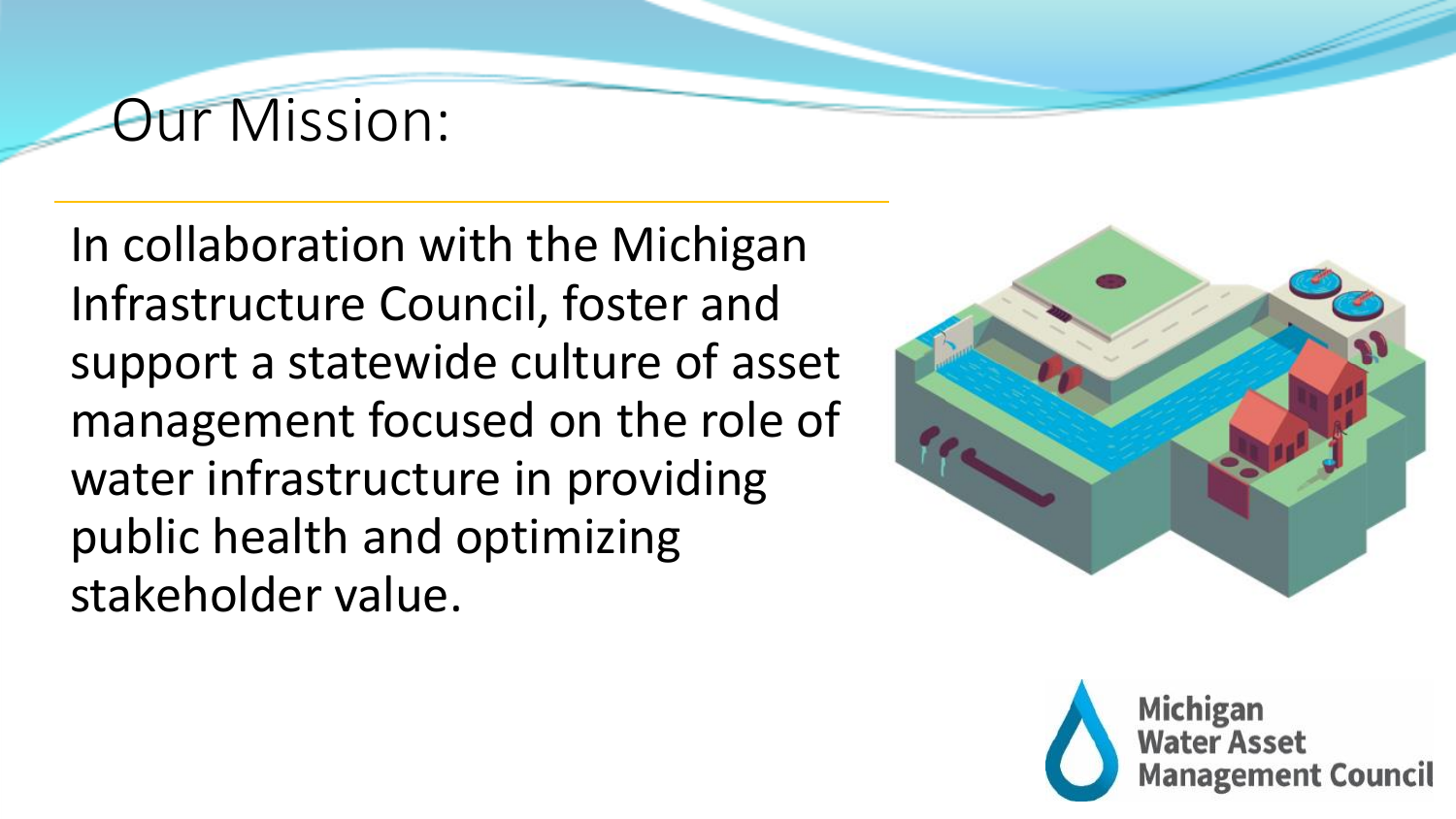# **WATER ASSET MANAGEMENT COUNCIL**

#### **OUR LEGISLATIVE ASSIGNMENT**

Develop an asset management template for annual reporting by 1/3 of Michigan Water Systems

Report to the Legislature Annually on the asset condition of Michigan Drinking Water, Wastewater and Storm Water assets

Include recommendations on condition goals and how utilities are meeting those goals



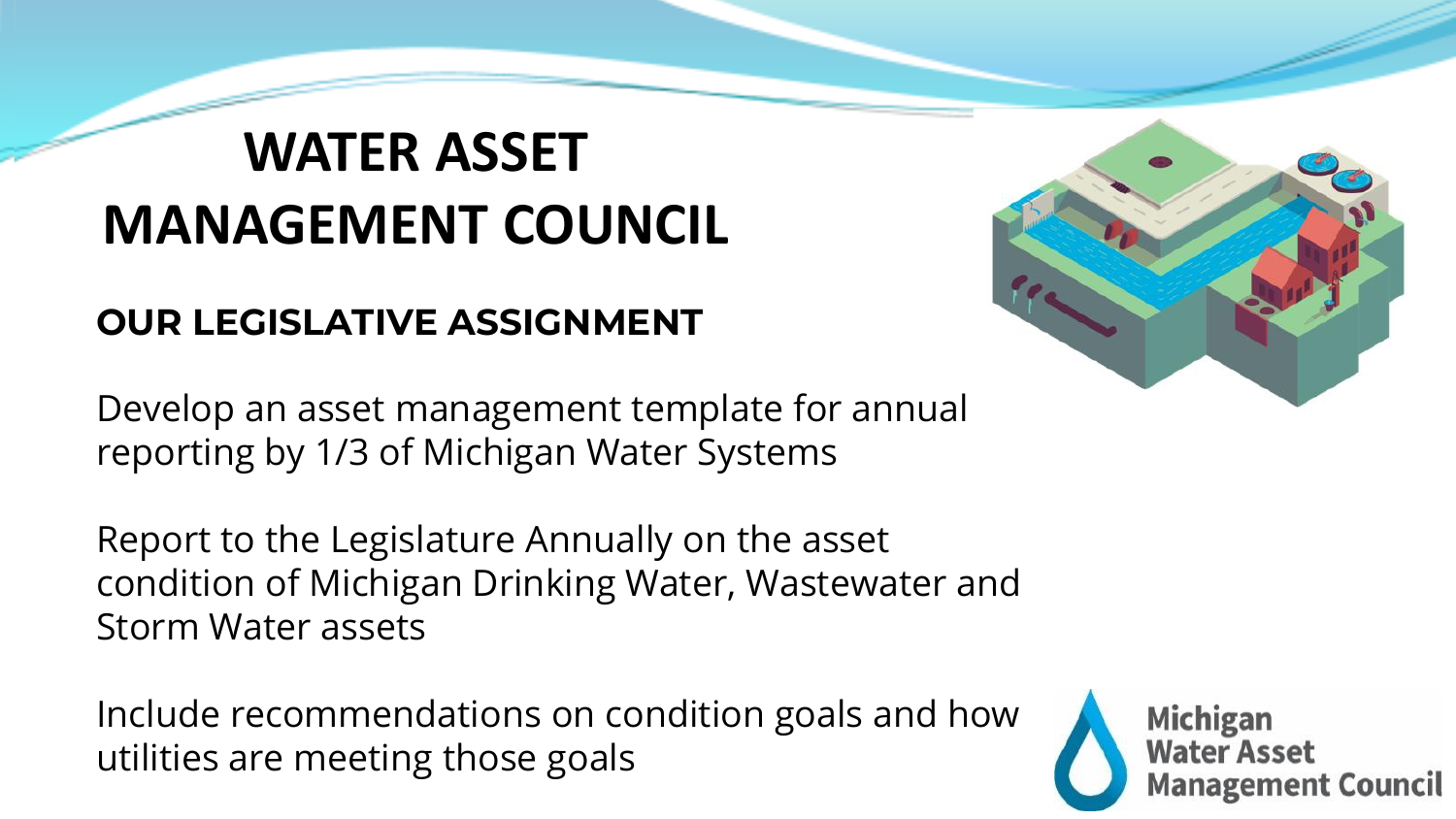# Our Legislative Assignment

Develop

• an asset management template for annual reporting by  $1/3$  of Michigan Water Systems



Report



• to the Legislature Annually on the asset condition of Michigan Drinking Wastewater and Storm Water assets

Recommend

• include recommendations on condition goals and how utilities are meeting those goals

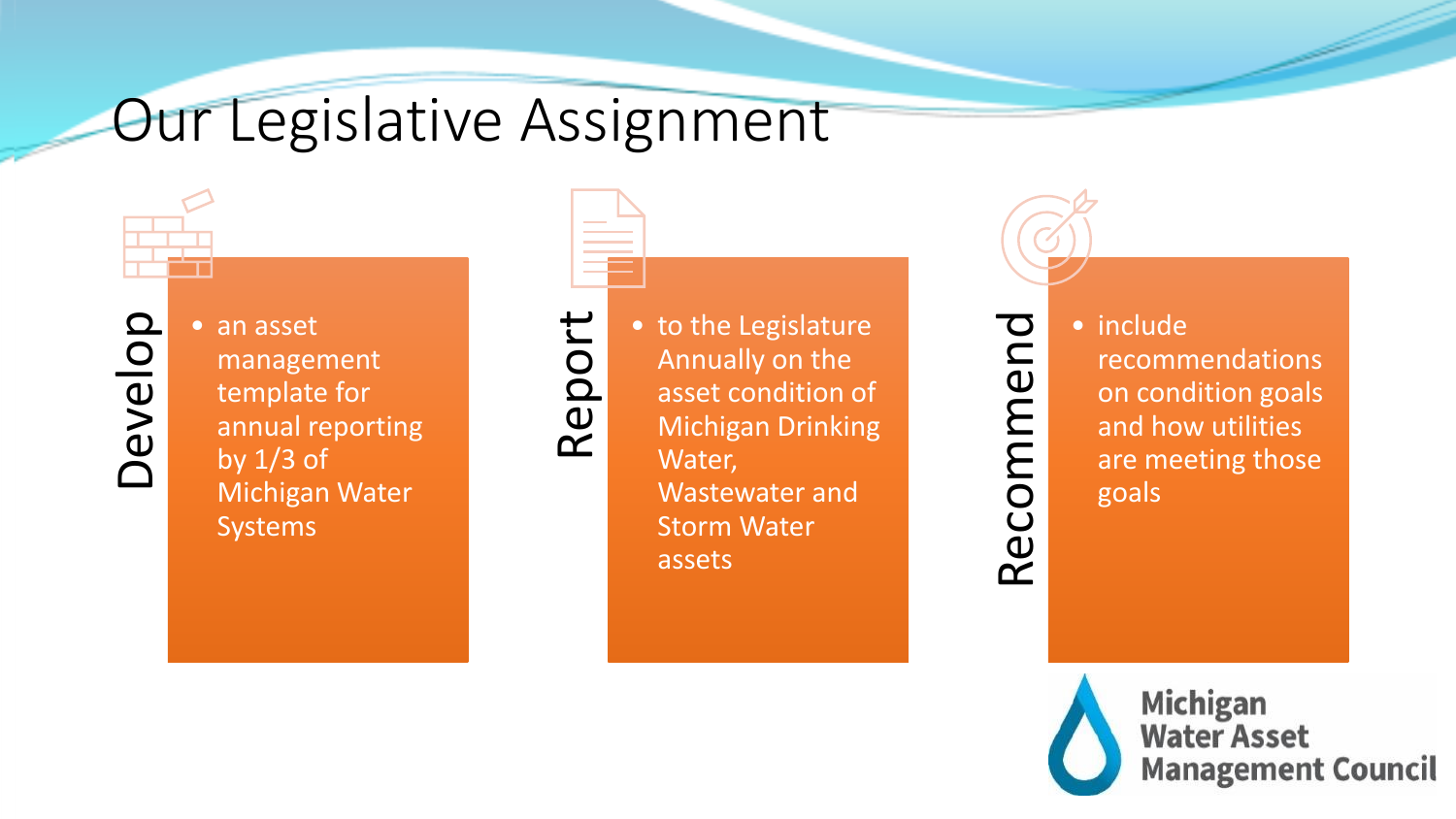# Water Asset Management Council

- 2021-2022 Systems
- <https://www.michigan.gov/wamc>

The lists of asset owners to complete the survey in year one are listed below:

- o Drinking Water Systems Year 1
- o Stormwater Systems Year 1
- o Wastewater Systems Year 1



**Management Council** 

Drinking Water Systems to Complete WAMC Survey 2021-2022

| <b>System Name</b>                   | City                |
|--------------------------------------|---------------------|
| <b>CITY OF CLIO</b>                  | <b>CLIO</b>         |
| <b>CITY OF FENTON</b>                | <b>FENTON</b>       |
| <b>CITY OF GRAND BLANC</b>           | <b>GRAND BLANC</b>  |
| <b>CITY OF LINDEN</b>                | <b>LINDEN</b>       |
| <b>VILLAGE OF BELLEVUE</b>           | <b>BELLEVUE</b>     |
| <b>CITY OF CHARLOTTE</b>             | <b>CHARLOTTE</b>    |
| <b>CHARTER TOWNSHIP OF DELTA</b>     | <b>LANSING</b>      |
| <b>CITY OF EATON RAPIDS</b>          | <b>EATON RAPIDS</b> |
| <b>VILLAGE OF FOWLER</b>             | <b>FOWLER</b>       |
| <b>LANSING TOWNSHIP</b>              | <b>LANSING</b>      |
| <b>CITY OF LESLIE</b>                | <b>LESLIE</b>       |
| <b>CITY OF MASON</b>                 | <b>MASON</b>        |
| <b>VILLAGE OF OVID</b>               | <b>OVID</b>         |
| <b>CITY OF POTTERVILLE</b>           | <b>POTTERVILLE</b>  |
| <b>CITY OF ST JOHNS</b>              | <b>ST. JOHNS</b>    |
| <b>CITY OF DURAND</b>                | <b>DURAND</b>       |
| <b>BANGOR-MONITOR METRO DISTRICT</b> | <b>BAY CITY</b>     |
| <b>BLUMFIELD-REESE WATER AUTH.</b>   | <b>REESE</b>        |
| <b>BUENA VISTA TOWNSHIP</b>          | <b>SAGINAW</b>      |
|                                      |                     |



**Water Asset Management Council**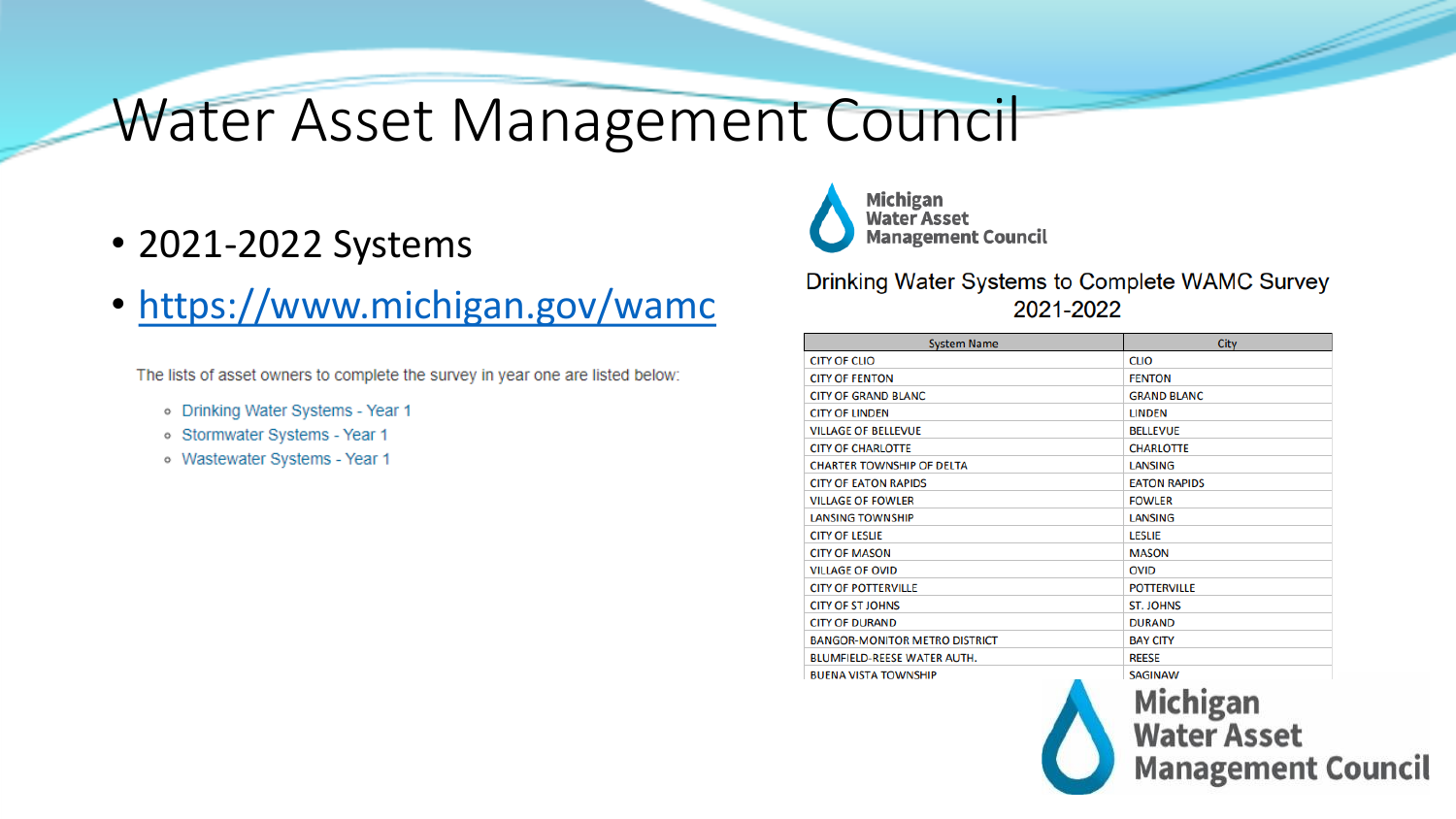# **WATER ASSET MANAGEMENT COUNCIL**

#### **WHY SHOULD I PARTICIPATE**

The data submitted will provide an overall view of the condition of MI Water Assets to inform funding levels and priorities at the State and National levels

The data will also assist Water Systems by providing comparative reporting for local investments and level of service decisions.



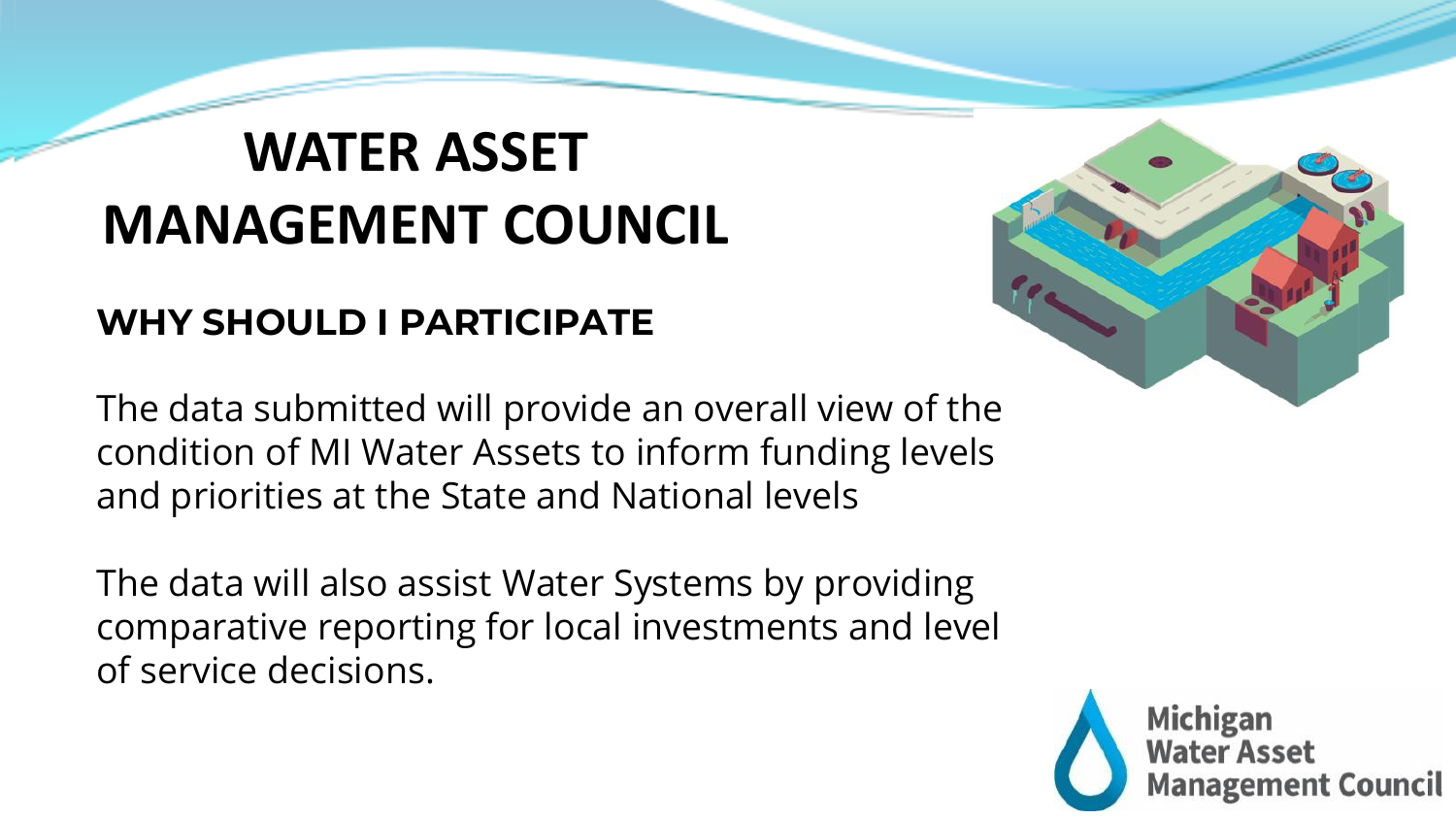# 2021-22 Asset Management Survey



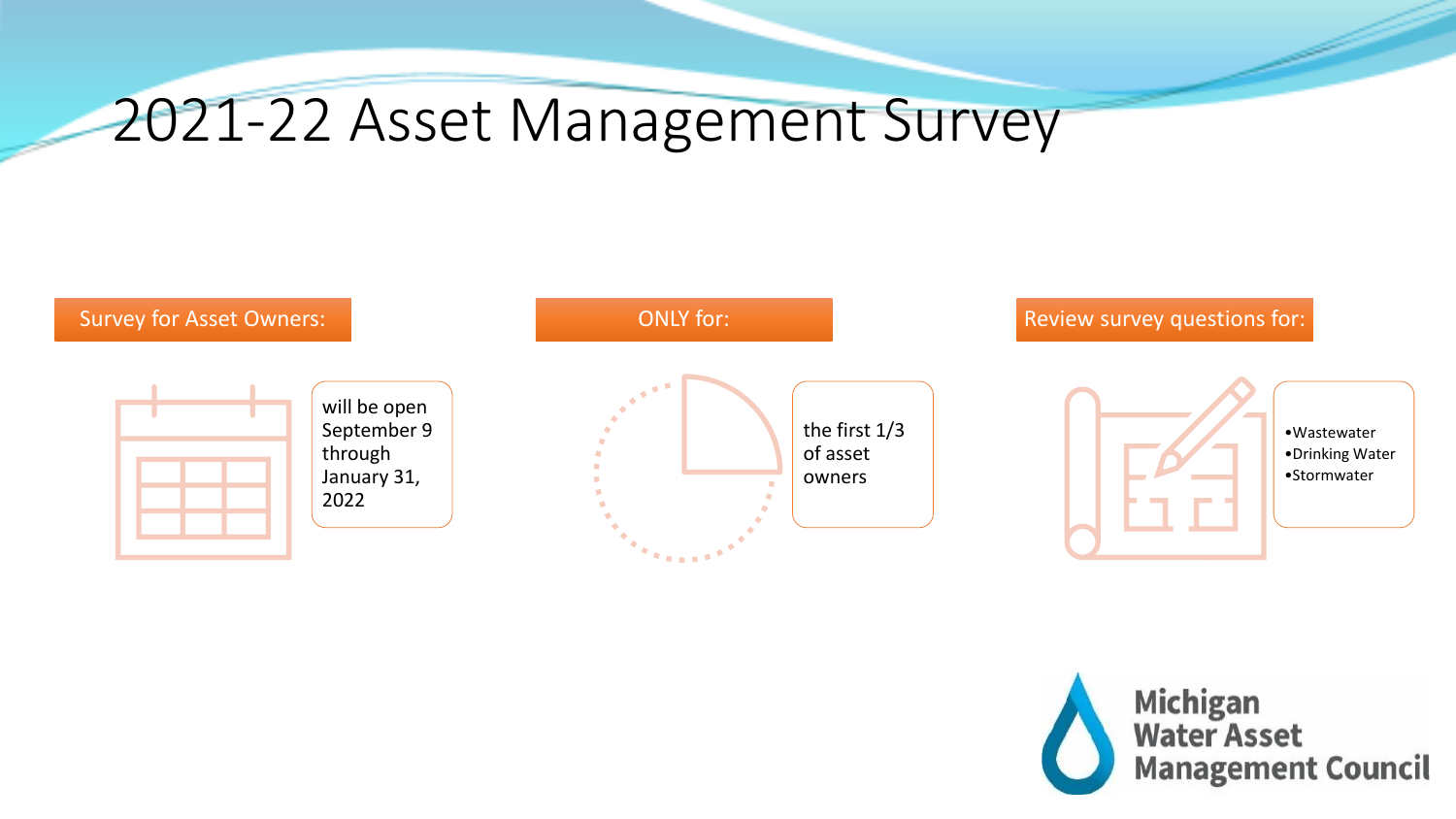#### **WAMC Wastewater Asset Management Template**

\*1. Name of Utility

\*2. Name of Responder

\*3. Title of Responder

\*4. Please provide your system's NPDES number.

\*5. Do you provide service to another municipality? Yes

 $\circ$  No

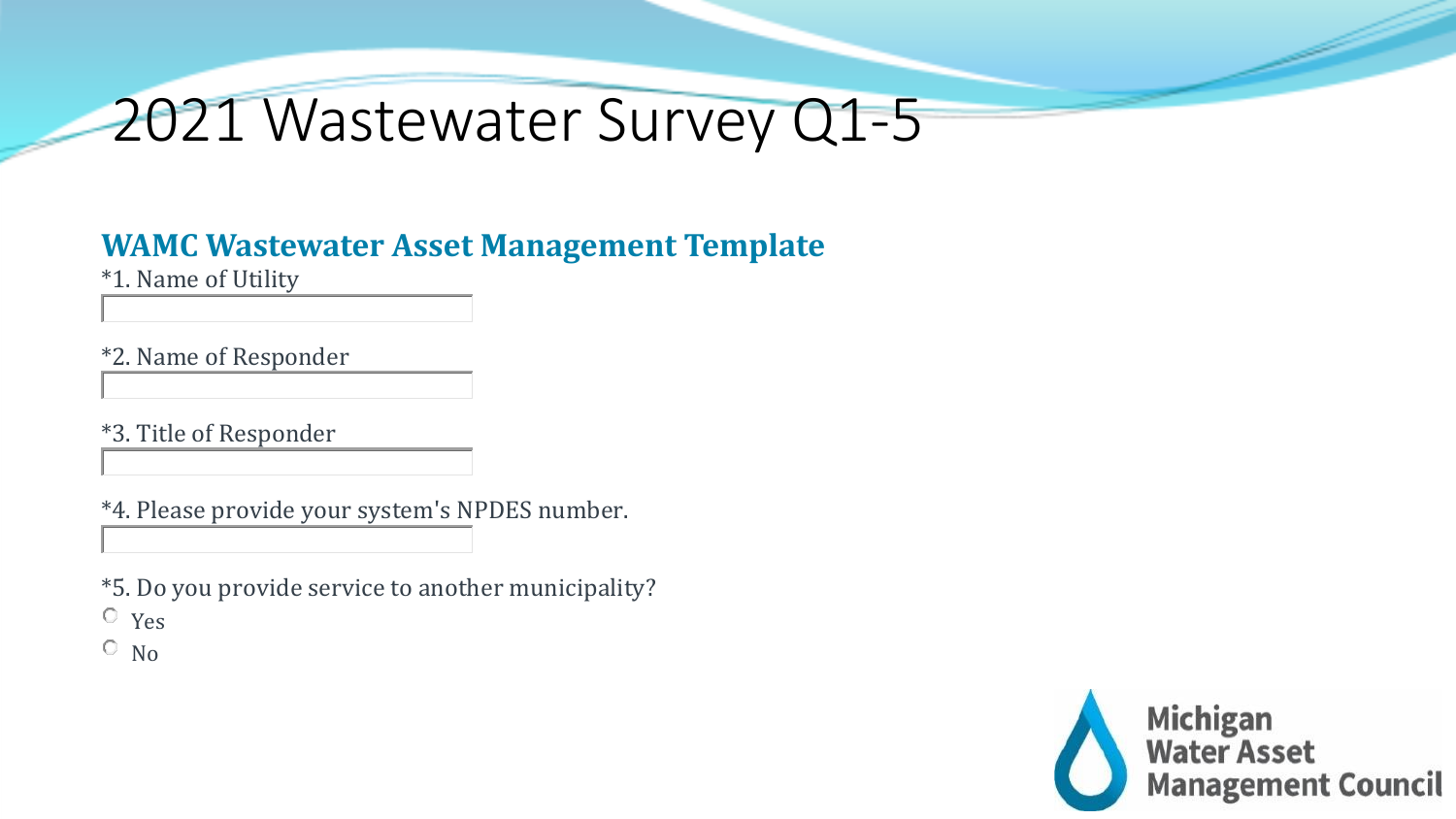# 2021 Wastewater Survey Q6 & Q7

6. Are you part of a multi-jurisdictional system?

Yes

No

7. Please indicate the total linear feet of pipe installed. (Enter NA for Not Available)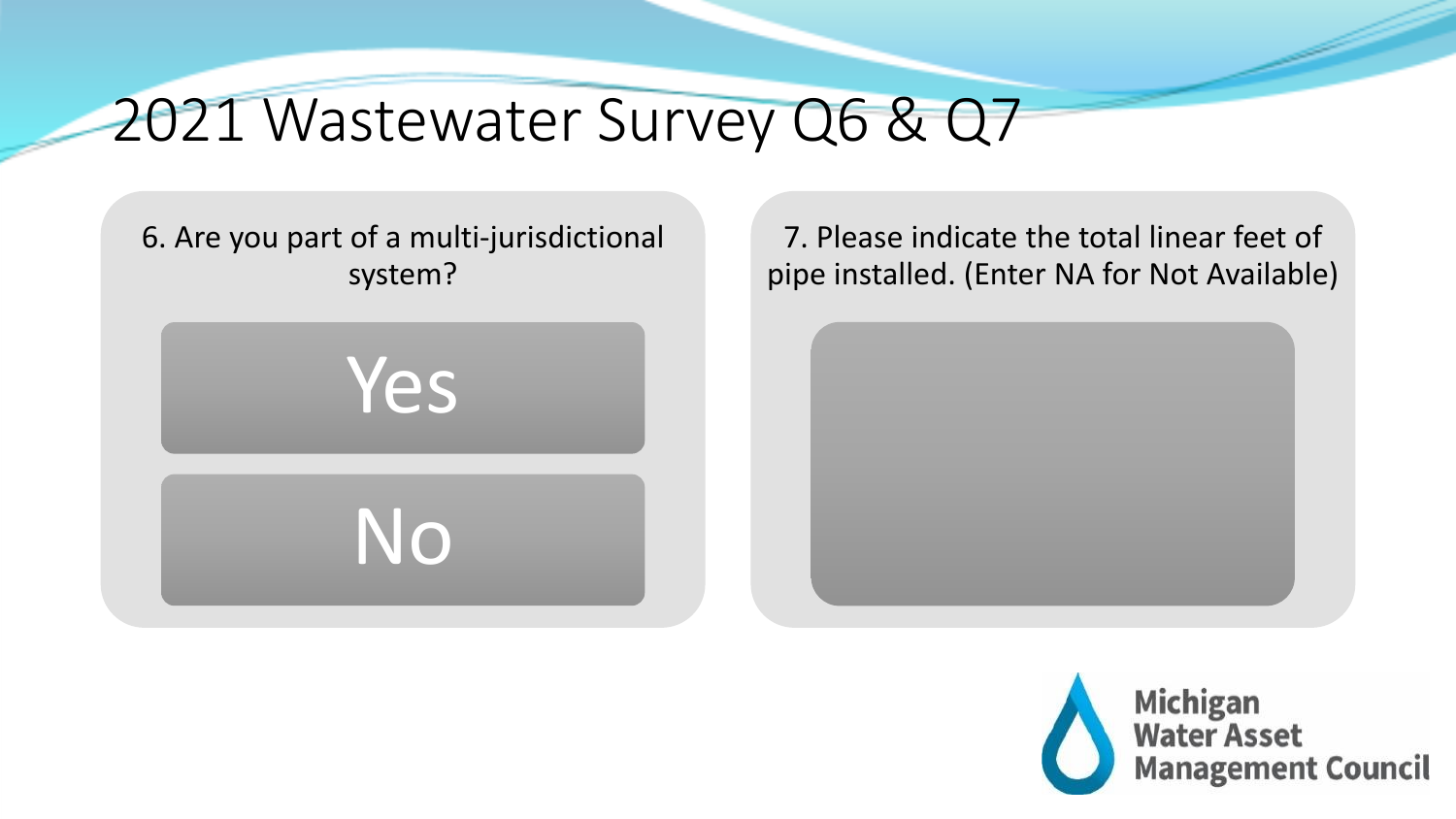8. Please indicate the total linear footage of sanitary sewer pipe inventory that falls under each rating with 1 being the best condition and 5 being the worst. (Enter NA if Not Available)



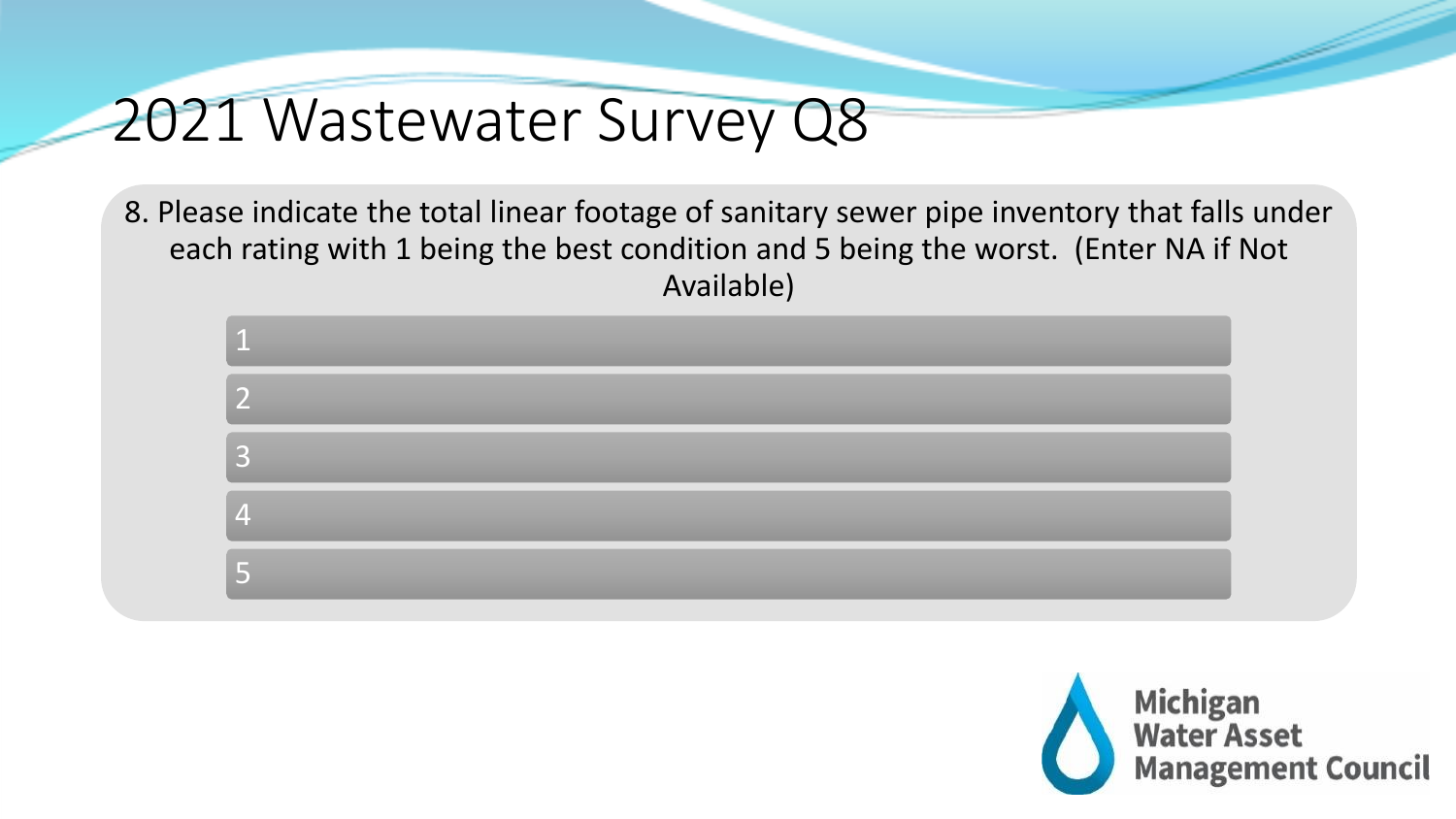#### NOTE:

while the previous slides only related to horizontal assets the remaining questions in this survey pertain to the entire system.

9. Please indicate the replacement values of the following categories. Enter NA if Not Available.

Collection System

Storage System

Treatment System

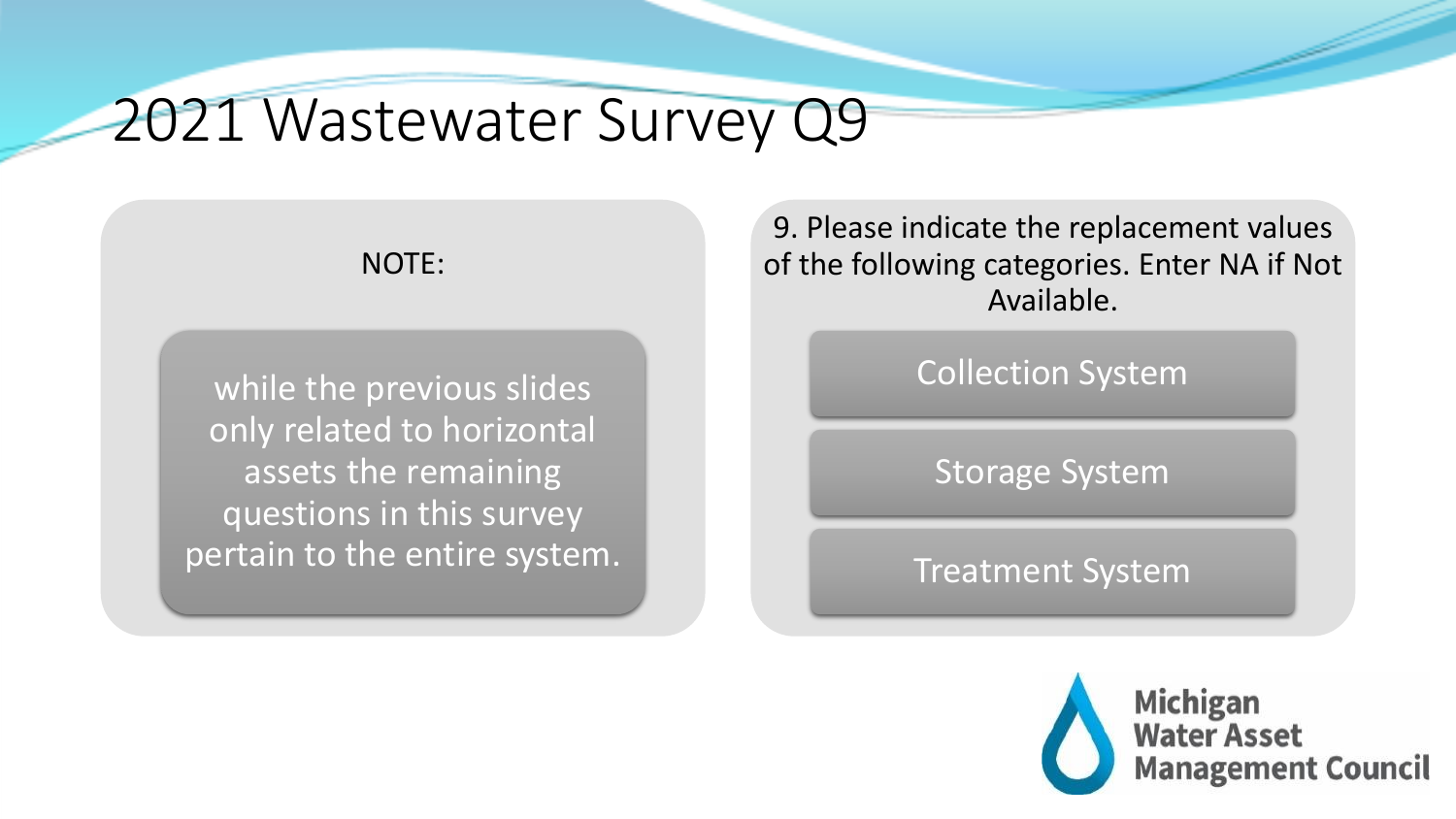#### LEVEL OF SERVICE AND PERFORMANCE

10. For which categories has your system established Level of Service goals.

- $\Box$  Reliability
- $\Box$  Responsiveness
- $\Box$  Safety
- $\Box$  Capacity
- $\Box$  Environmental Impact
- $\Box$  Affordability
- $\Box$  Compliance

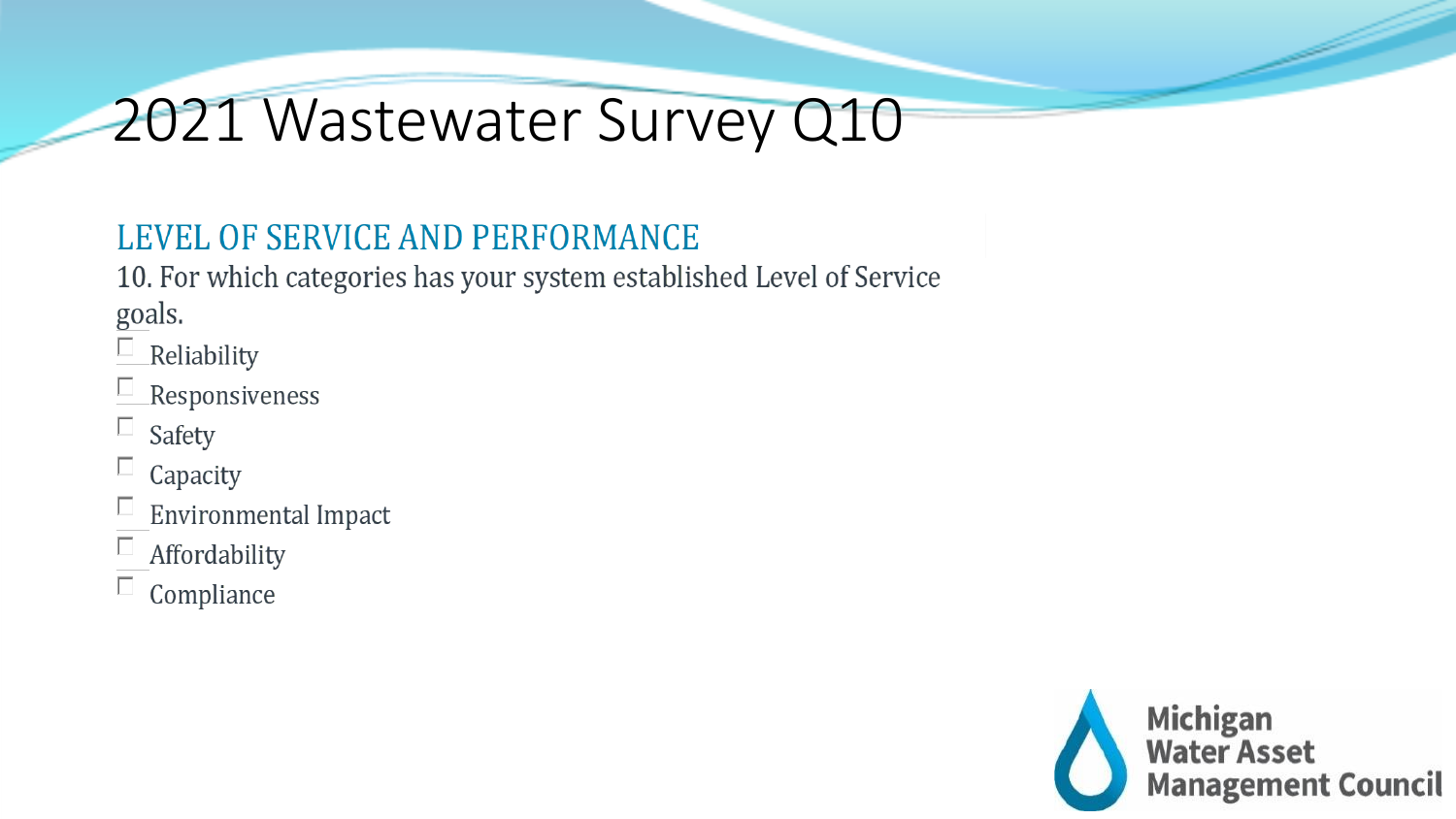11. On a scale of 0-5, please indicate how far your system is toward reaching its Level of Service goals for each of the above listed categories.

|                         | $\mathsf{o}$ | $\overline{2}$ | 3 | 4 | 5 | <b>NA</b>                       |
|-------------------------|--------------|----------------|---|---|---|---------------------------------|
| Reliability             |              |                |   |   |   |                                 |
| Responsiveness          |              |                |   |   |   |                                 |
| Safety                  |              |                |   |   |   |                                 |
| Capacity                |              |                |   |   |   |                                 |
| Environmental<br>Impact |              |                |   |   |   |                                 |
| Affordability           |              |                |   |   |   |                                 |
| Compliance              |              |                |   |   |   |                                 |
|                         |              |                |   |   |   | <b>wichigan</b><br><b>Water</b> |

**Management Council**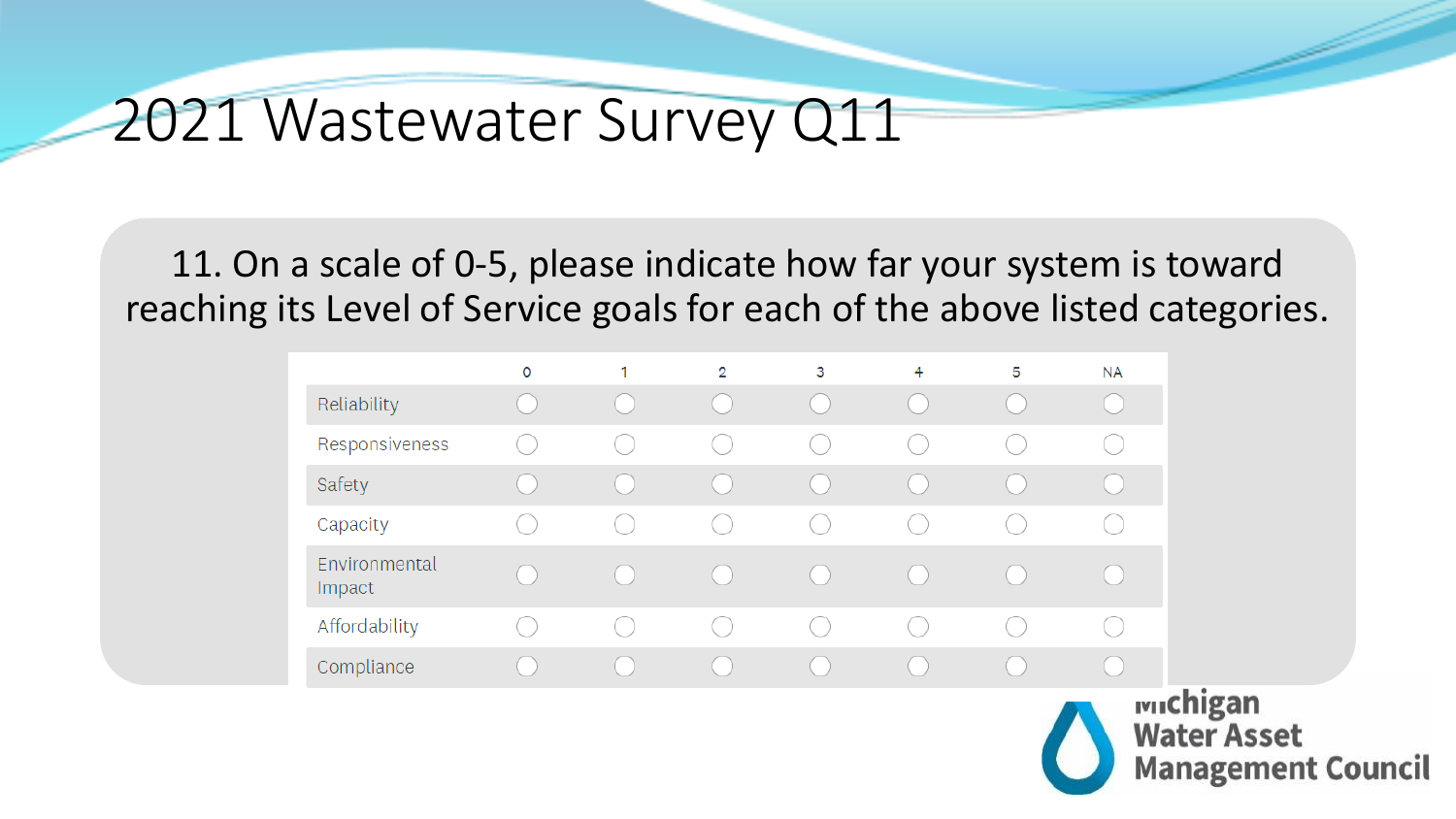12. Please rank the following impediments toward reaching your desired level of service (1 being Low impact, 5 being High impact.)

|                        | $\overline{2}$ | 3 | 4 | 5 | <b>NA</b>                       |
|------------------------|----------------|---|---|---|---------------------------------|
| <b>Staffing</b>        |                |   |   |   |                                 |
|                        |                |   |   |   |                                 |
| <b>Limited Funds</b>   |                |   |   |   |                                 |
| Other                  |                |   |   |   |                                 |
| Other (please specify) |                |   |   |   |                                 |
|                        |                |   |   |   |                                 |
|                        |                |   |   |   |                                 |
|                        |                |   |   |   | <b>Michigan<br/>Water Asset</b> |

**Management Council**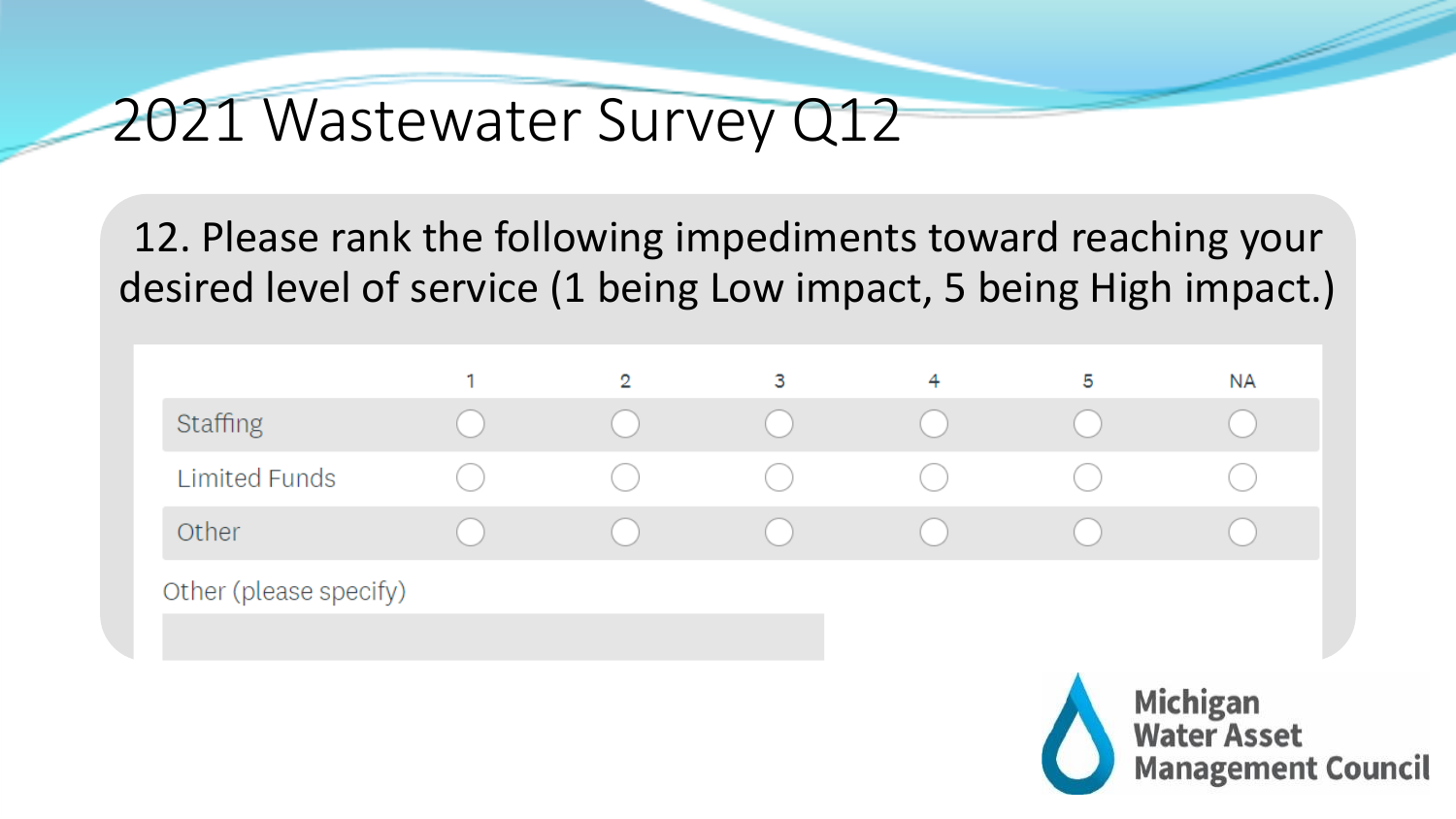13. Have you done a Probability of Failure analysis on your assets?



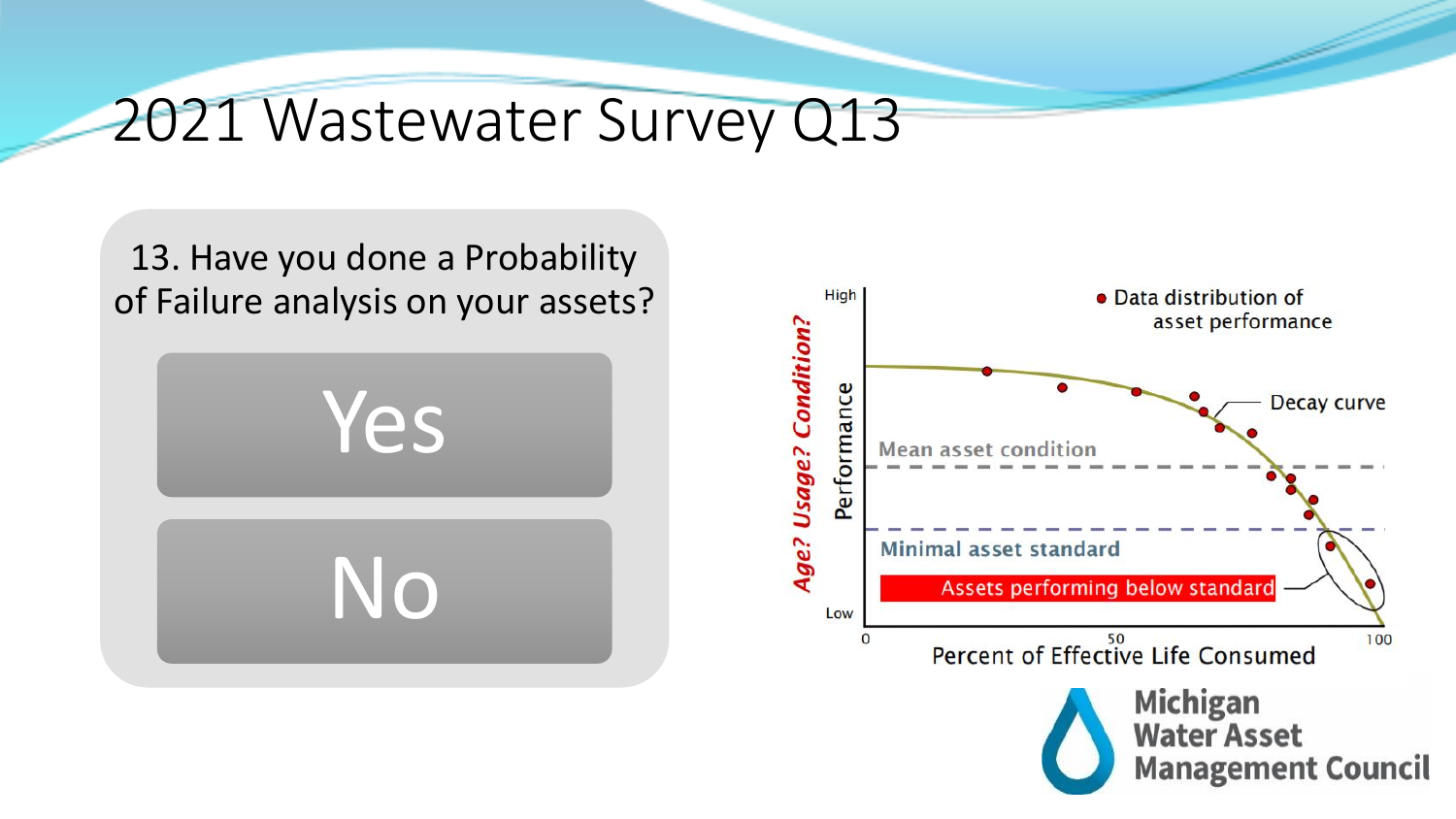Regulatory Compliance Regulatory Violations



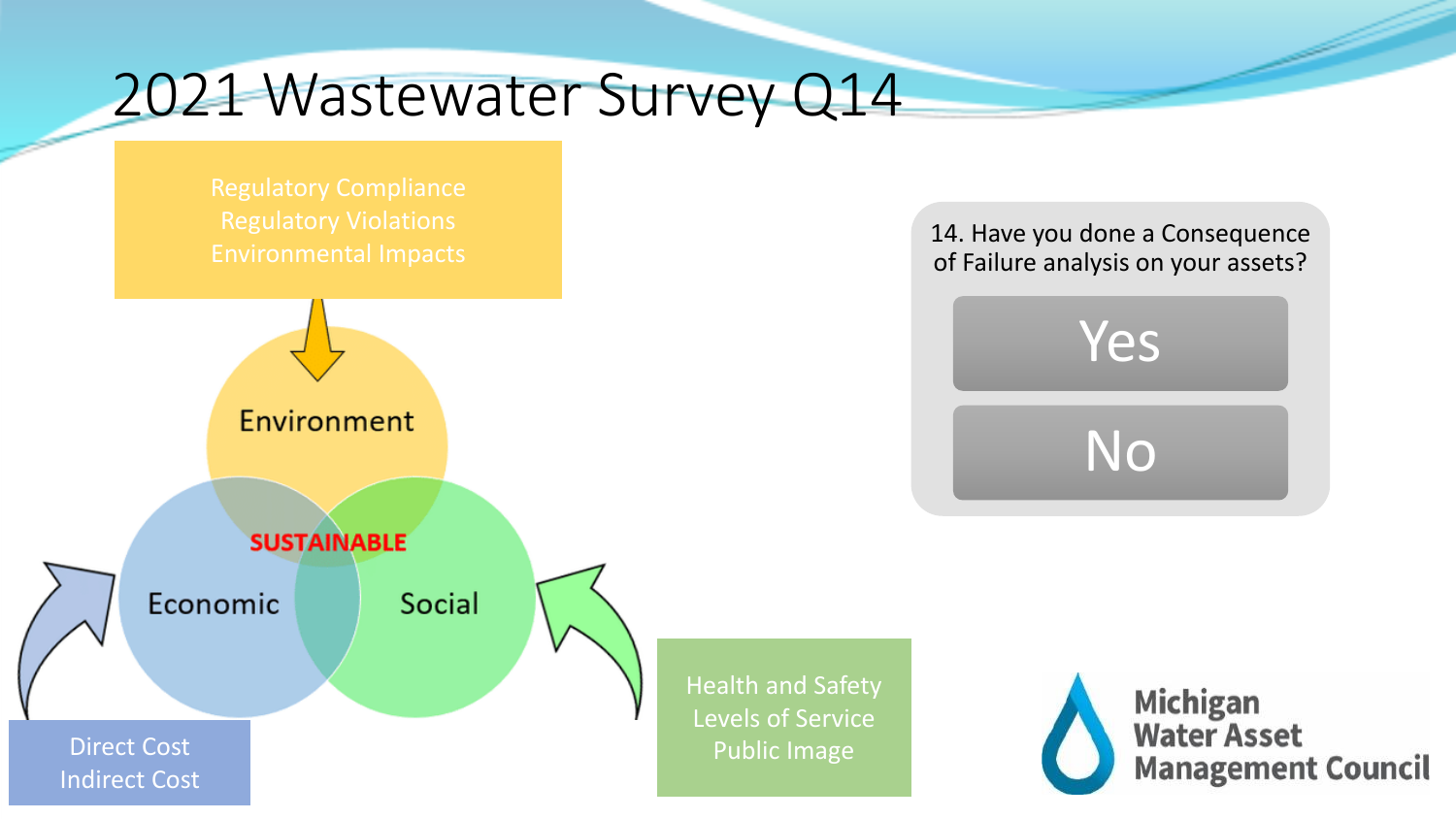

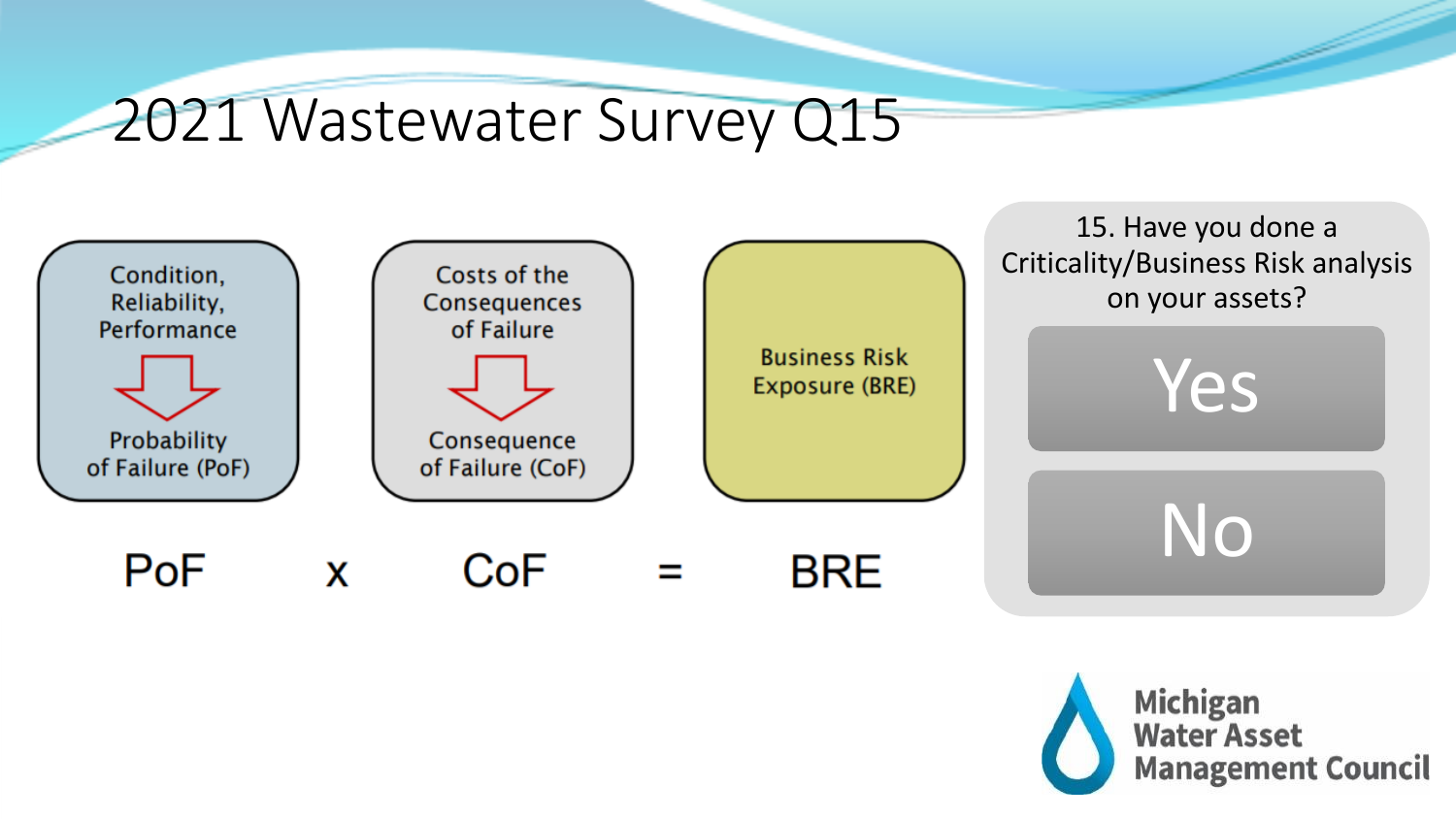#### 2021 Wastewater Survey: Q16 & Q17

#### Capital Improvement

16. What is the approximate amount of Capital Improvement project costs for the next five (5) years (2022-2027)? (Enter NA if Not Available.)



17. What is the approximate amount of Capital Improvement project costs for the next twenty (20) years (2022-2042)? (Enter NA if Not Available)

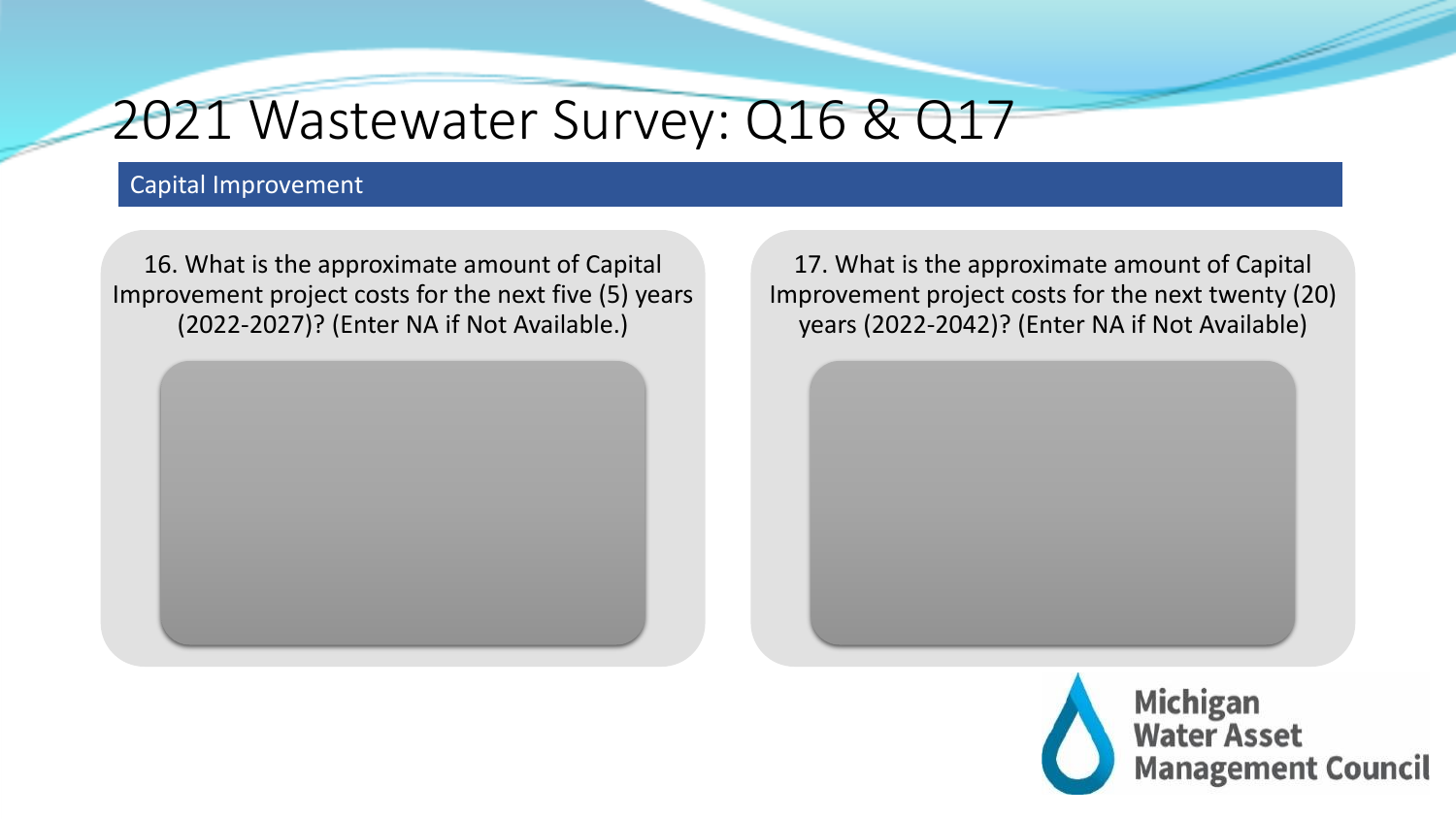# 2021 Wastewater Survey Q18 & Q19

#### Coordination

#### 18. With what other utilities/jurisdictions do you have ongoing efforts for coordination?

**State** 

County

Neighboring Jurisdiction

Utilities

NOT APPLICABLE - No ongoing efforts for coordination

Other (please specify)

#### 19. What activities are coordinated?

Collection System

**Treatment** 

NOT APPLICABLE - No ongoing efforts for coordination

Other (please specify)

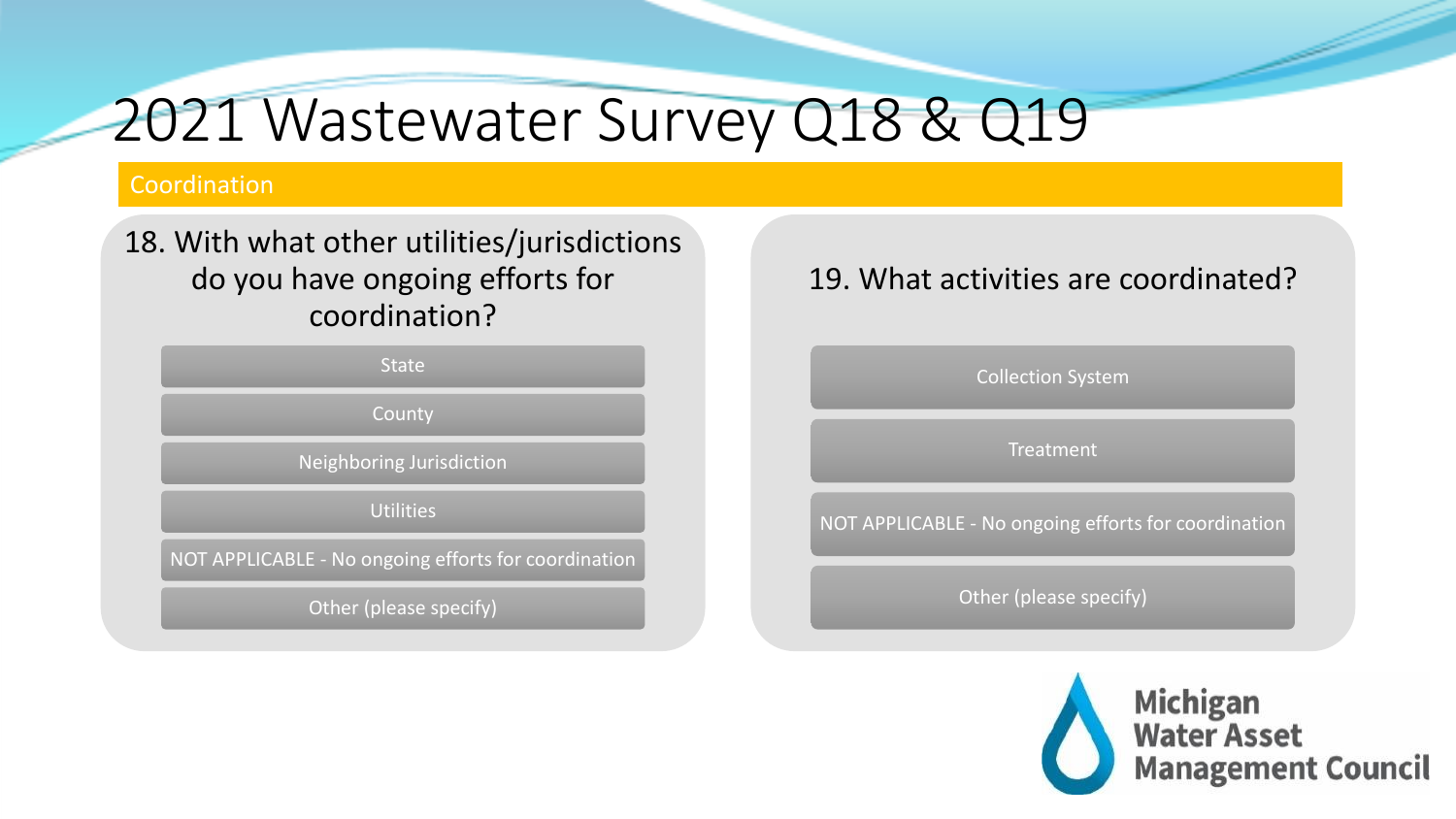# 2021 Wastewater Survey Q20 &Q21

#### Coordination

#### 20. For what activities do you have future coordination plans?

Collection System

Treatment

NOT APPLICABLE - No ongoing efforts for coordination

Other (please specify)

21. Do you have proof of acceptance, certification, or adoption by the jurisdiction's governing body?



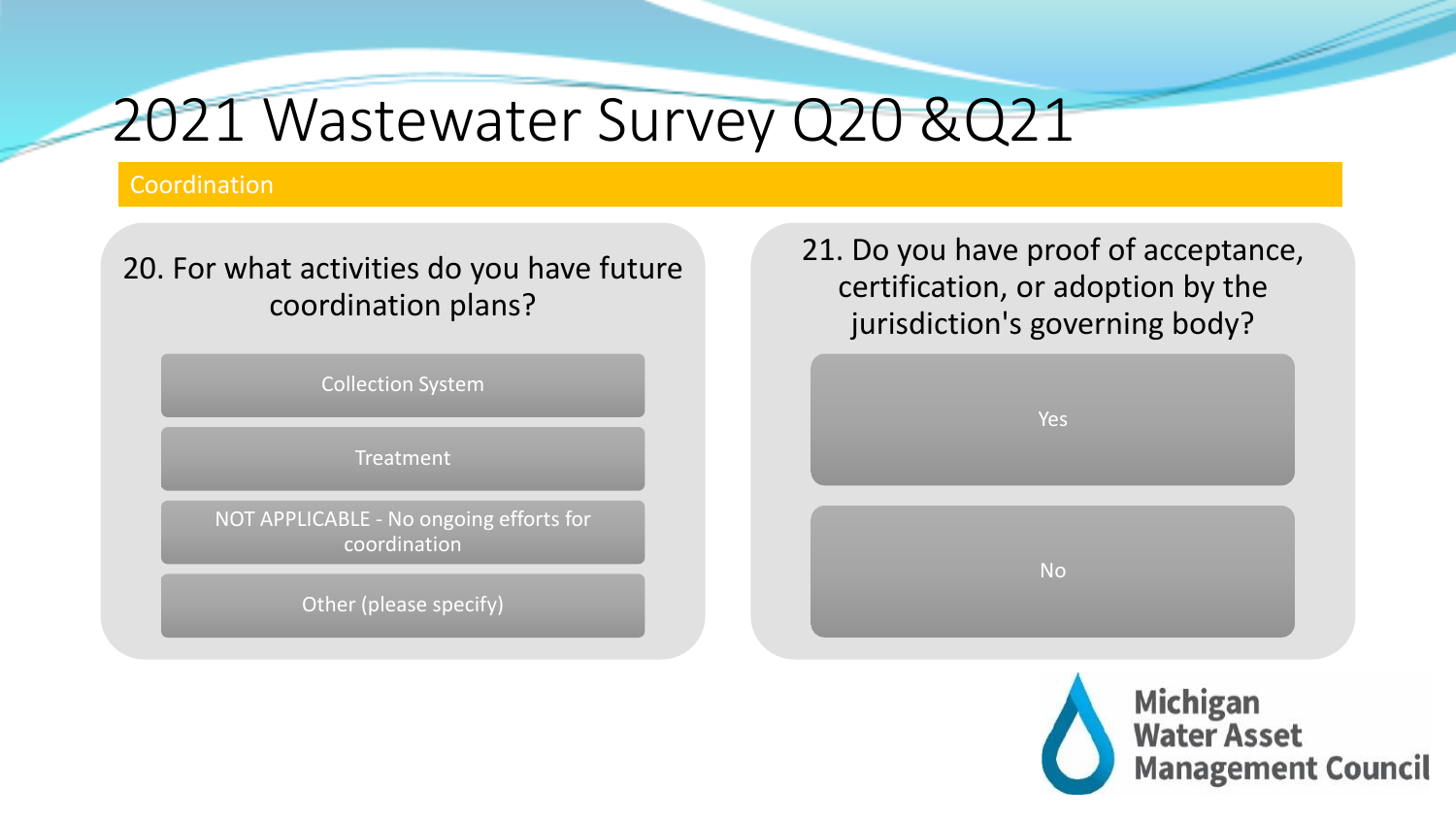# 2021 Drinking Water Survey Q1-9

• Introductory questions are identical to the wastewater survey with the acceptation of one additional question…



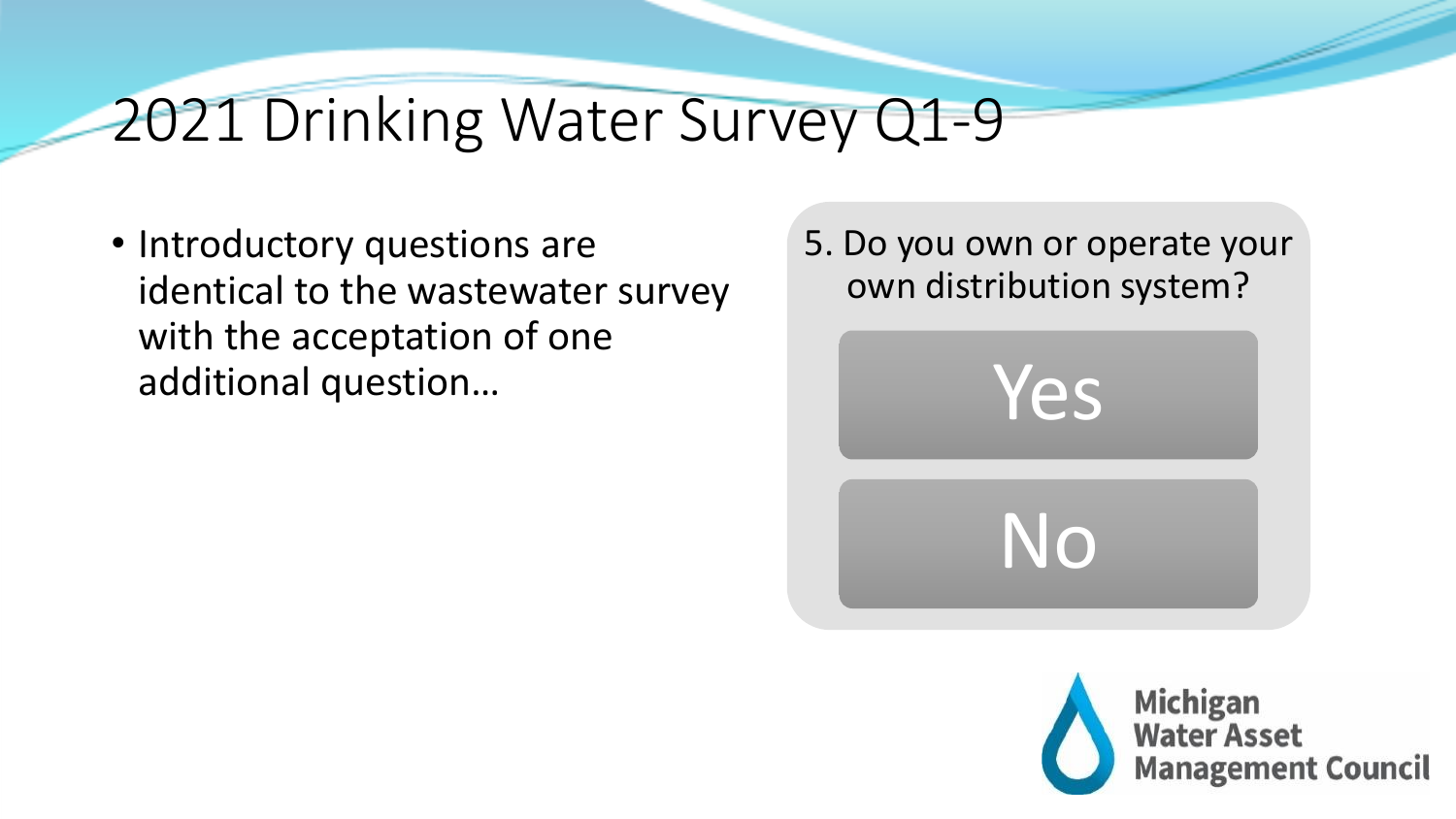# 2021 Drinking Water Survey Q10 & Q11

10. Please indicate the replacement values of the following categories. (Enter NA if Not Available.)

Distribution system

Storage system

Treatment system

Supply system

11. How many water main breaks occurred in your system last year?

#### (Enter NA if Not Available.)

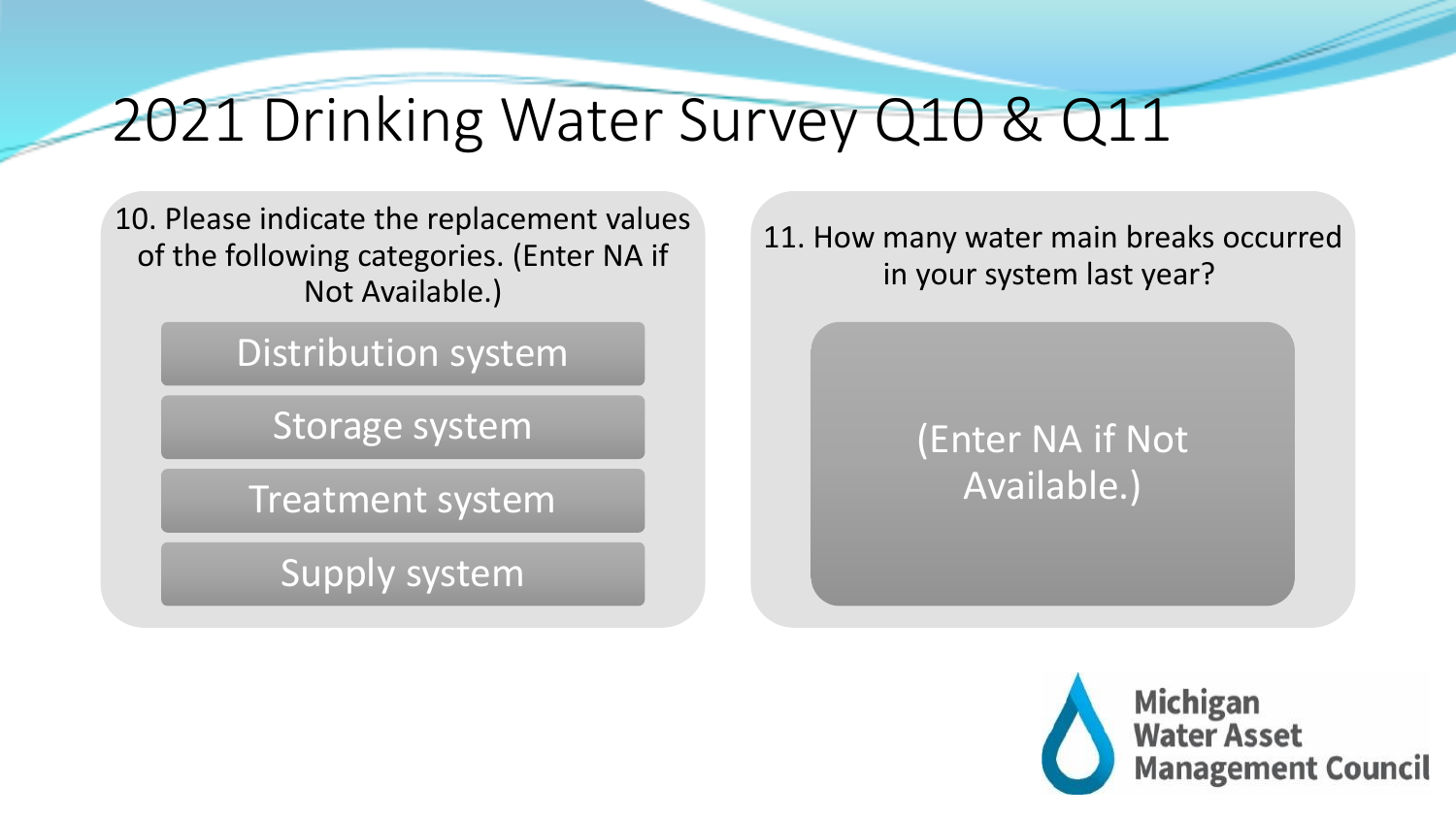# 2021 Drinking Water Q20 & 21

#### Coordination

#### 20. With what other utilities/jurisdictions do you have ongoing efforts for coordination?

**State** 

County

Neighboring Jurisdiction

**Utilities** 

NOT APPLICABLE - No ongoing efforts for coordination

Other (please specify)

#### 21. What activities are coordinated?



Other (please specify)

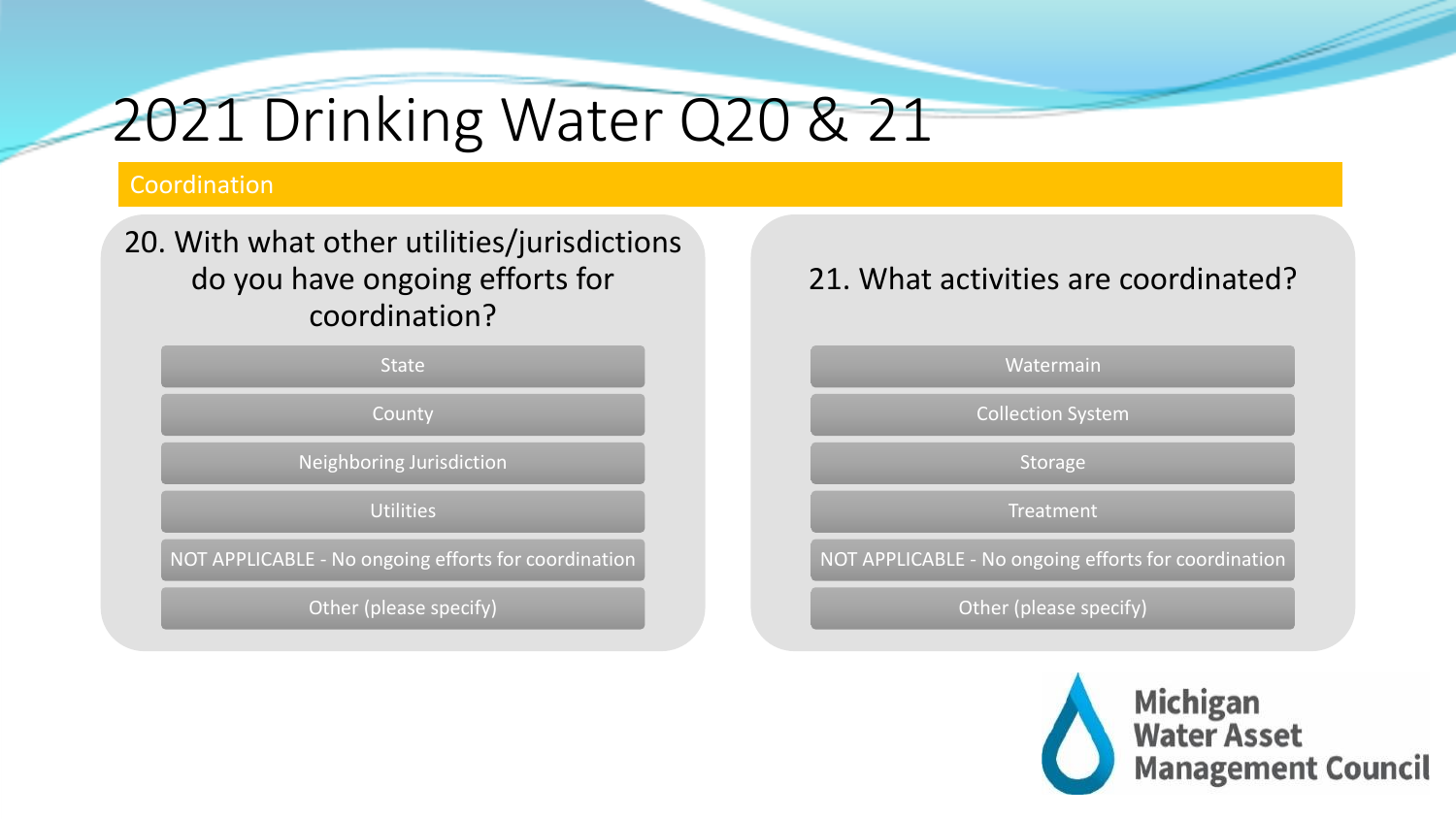# 2021 Drinking Water Survey Q22 &Q23

#### Coordination

#### 22. For what activities do you have future coordination plans?



NOT APPLICABLE - No ongoing efforts for coordination

Other (please specify)

23. Do you have proof of acceptance, certification, or adoption by the jurisdiction's governing body?



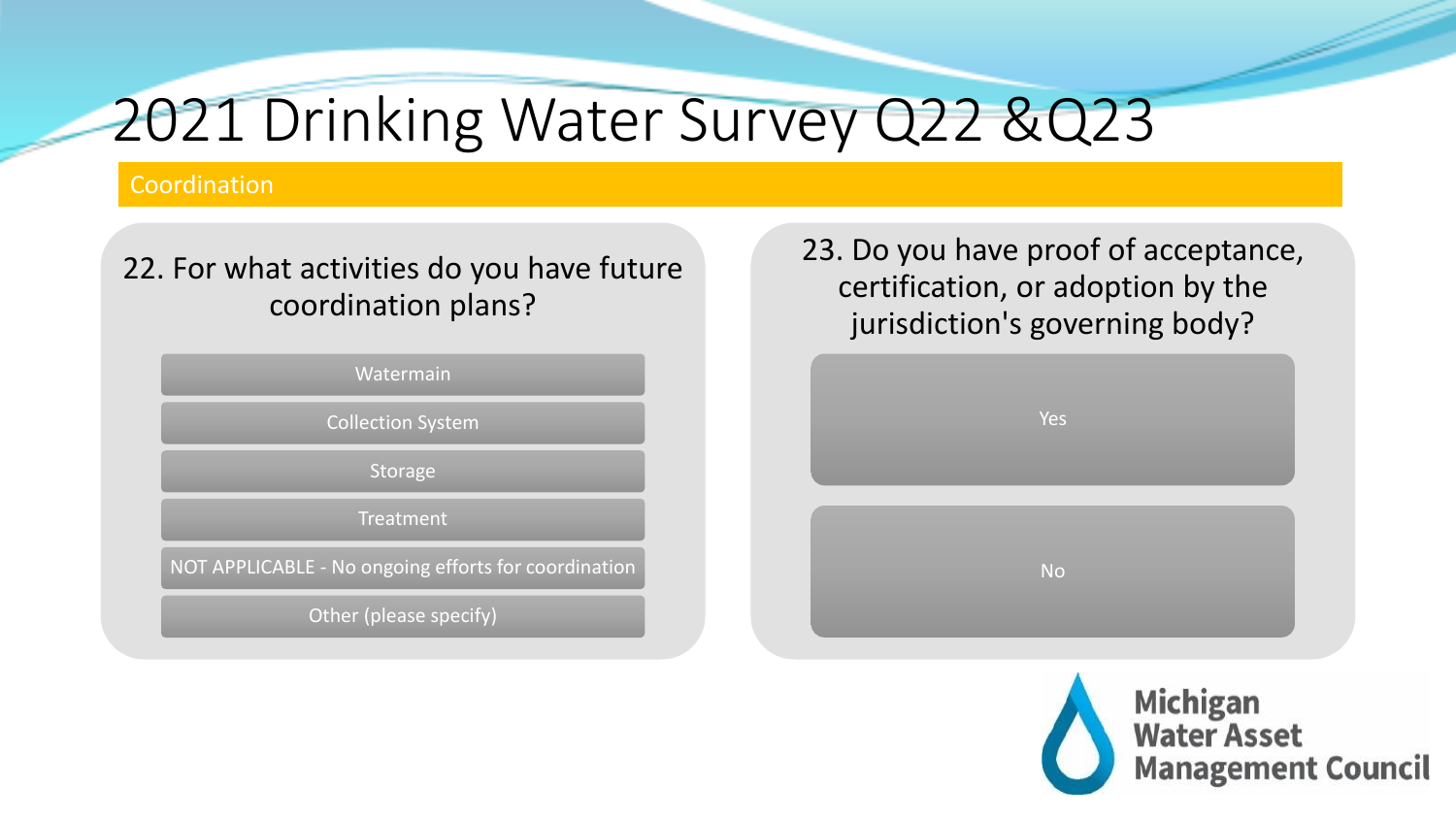### 2021 Stormwater Survey

The stormwater survey and the wastewater survey questions are identical

All three surveys will go live on the Water Asset Management Council Website following this webinar



<https://www.michigan.gov/wamc>

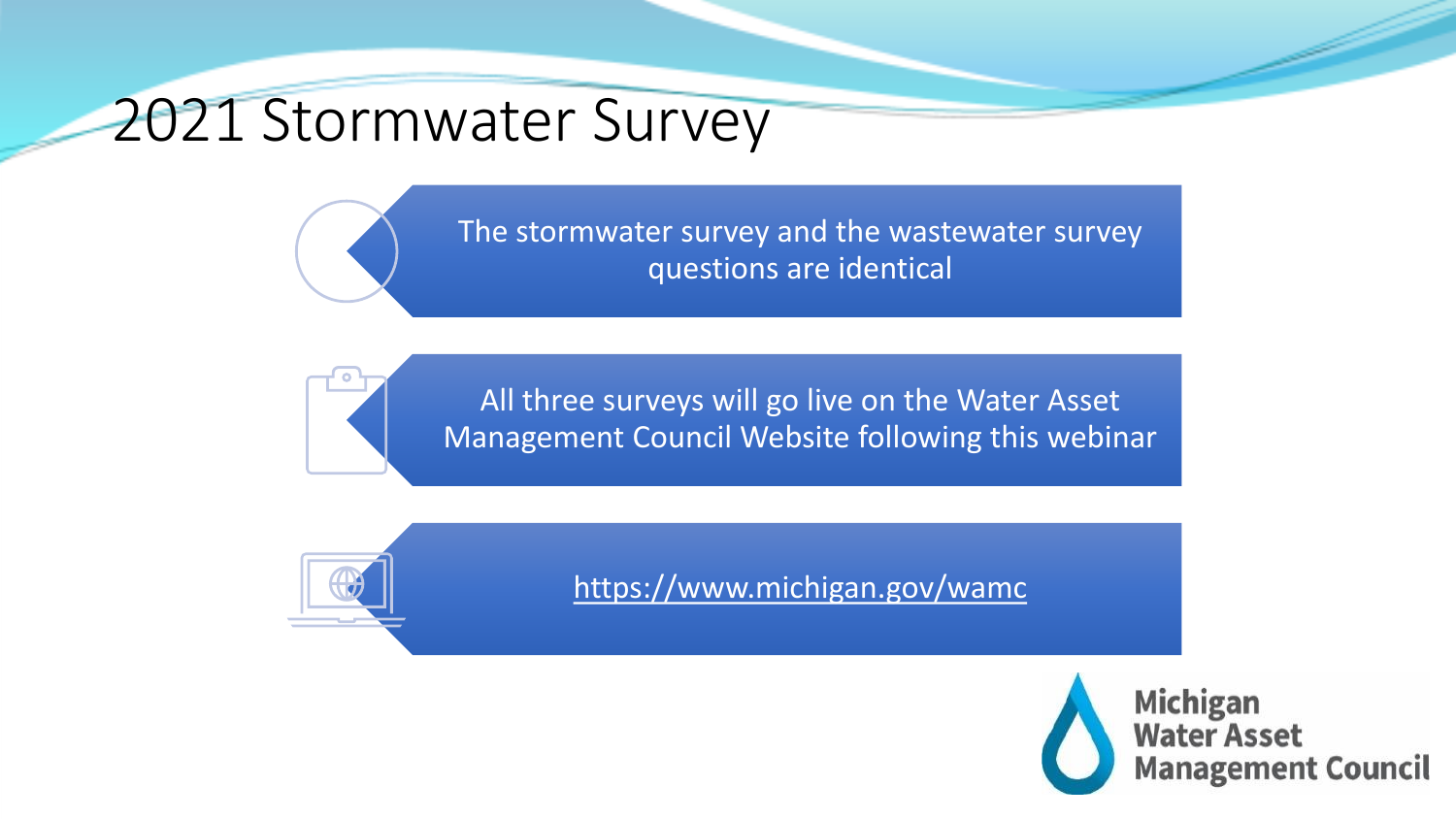# Round Table Discussion



#### Sue McCormick

• Chair of the Water Asset Management Council representing an Authority

#### Cameron Van Wyngarden

• Vice Chair of the Water Asset Management Council representing Michigan Townships Association

#### Carrie Ricker Cox

• Council Member representing a Water Infrastructure Association